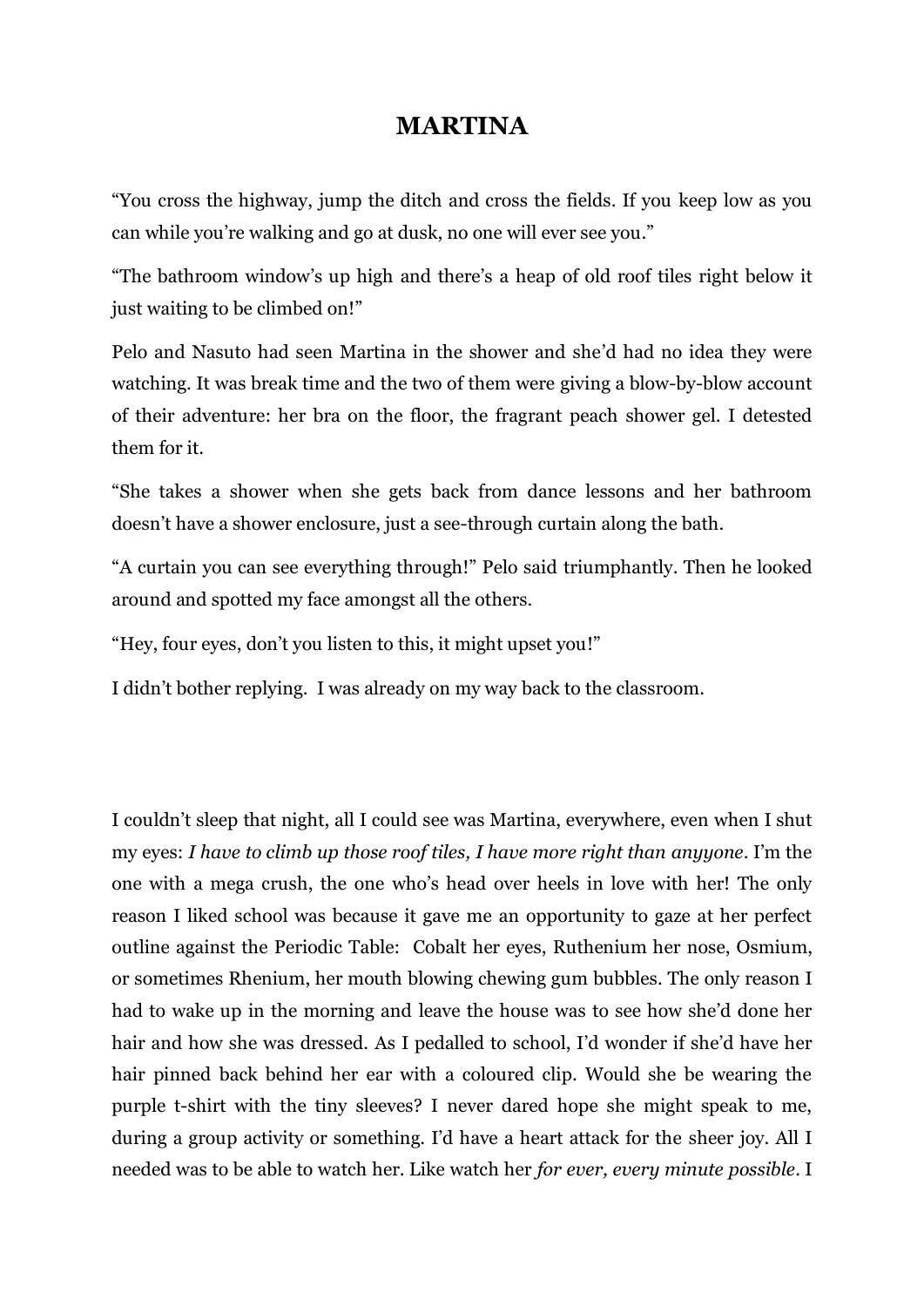dreamt of moving near to her house and getting a telescope, no, even living inside her house, without the telescope. Being the butler, slave, dishwasher, turning into her bed or her mirror like a barbapapa. I dreamt of having here right there, in front of me, a mere glance away.

Martina had spoken to me just once, after the accident. She'd caught sight of my leg and hadn't said anything initially but on the way home on the bus, she'd given me her seat.

"You take the seat," she'd said, getting up. Then she'd pushed her bag out of the way with her foot to let me past. I'd turned as deep purple as her t-shirt. Martina was talking to me, I could hardly believe it, she was there next to me, her bare tummy moving with every bump in the road, her lips moving as she sang along with the music on her ipod, whereas all I managed was a nod as I sat down. *You take the seat* she'd said. I hadn't smiled, hadn't said thanks, just acted like some sort of invalid, to be pitied.

## **GRANDMA**

In the accident Dad had mangled his hip, I'd bashed my knee. Grandma had hit her head, died and was in the cemetery now, just three minutes from my house by bike. They'd found her false teeth on the dashboard: not a single tooth broken! A dentist friend of Dad's had made them and they'd cost a fortune, everyone kept saying afterwards, "*How can that possibly be? Not a dent on them, it's amazing*

When a friend of Grandma's came to give her condolences, she asked for the dentist's phone number and another woman kept turning the false teeth over in her hands, shaking her head, struggling to believe her eyes. Come off it, I thought. How can they all be talking about false teeth at a time like this? They should be sitting in silence, maybe crying or something, nothing else. Otherwise it looks like they couldn't care less about the person who died.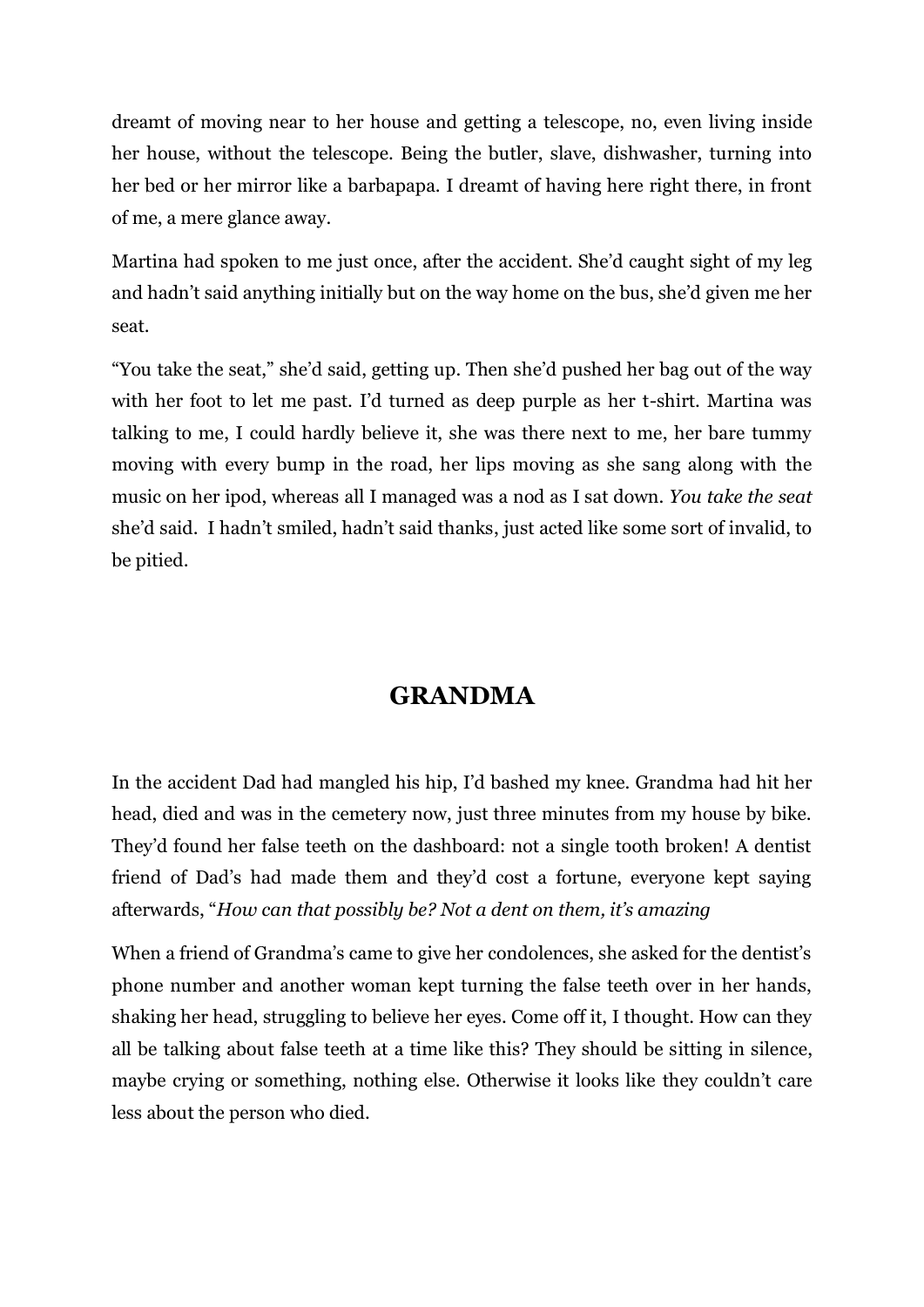For a few months, I'd come home from school convinced Grandma would be there making lunch; I'd pop my head into the kitchen and want to cry. She couldn't be there, she was buried in the ground beside Irma's revolting husband, the stinky old butcher who'd gone around covered in blood with pieces of dead animal sticking to him.

I visit her occasionally and take flowers because you're supposed to take something to the cemetery and flowers are great. Plain biscuits (no chocolate) or sugar-free drinks are good for hospitals but not cemeteries. On her birthday, I took three sunflowers from my neighbour Mr. Pelliccia's garden. Lucio says sunflowers are no good for graves and that chrysanthemums are better. I couldn't care less what Lucio says, even if he is my friend. Firstly, chrysanthemums are ugly, and secondly, where am I going to steal chrysanthemums from? And sunflowers are beautiful: they nod their heads at the sunset, like bashful children. I put them in the vase and gave the Jesus statue a wipe while I was at it, the one with flowers all around the heart.

"People kept asking to see my injury at school and hear all about the operation," I told her. "Even that witch of a teacher Mrs Marangone asked me how it had gone…"

Grandma kept smiling in the photo that had been taken of her at the beach, the one I'd been cut out of, and hadn't commented. Maybe she was trying to remember one of her proverbs. You'll catch more flies with honey than with vinegar. All that glitters is not gold. Maybe she had nothing to say and was happy just to listen and have me near her.

"But when I got home I burst out crying because my leg is never going to get better and people are already treating me like a cripple…"

"*Now, now, it'll mend. There's no need to cry over spilt milk! You're just like you're poor old grandfather*…I smiled and looked down. My shoes were muddy and there was a long line of ants in the gravel. I'd never seen an ant stand still.

She stopped to think then said, "never give someone the opportunity to waste your time twice!"

Fantastic! I'd forgotten that one. I had a sudden longing for my grandma to be alive, it happens all the time at the cemetery. Knowing that she's there, in the ground, doing nothing, not cooking, makes me feel unbearably sad. I never get this kind of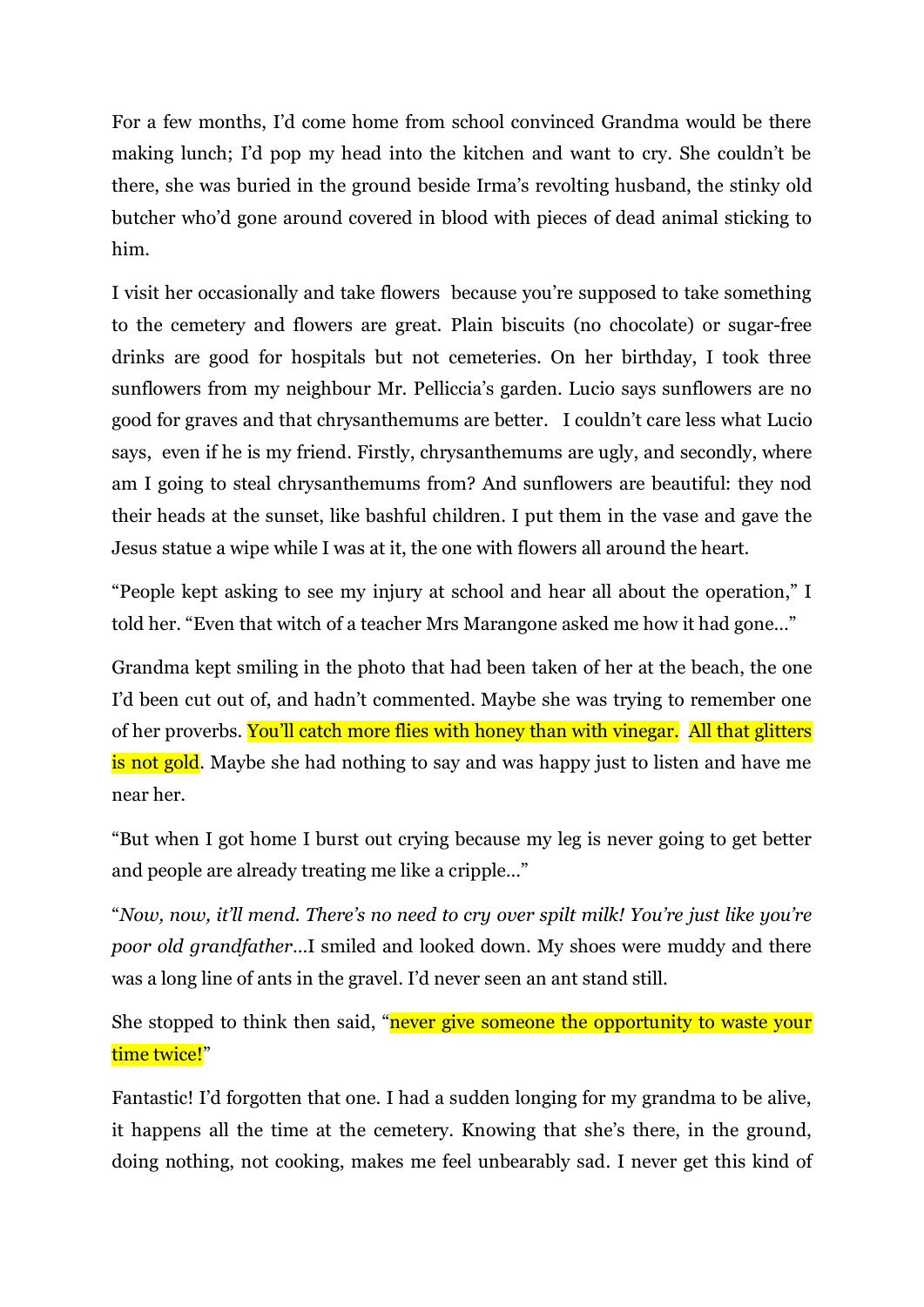nostalgia at home. When I'm there, it just feels like she's just gone on a trip with the church or is out playing tombola with her friends. Not buried in the ground beside Irma's stinking husband.

### **MUM**

I'll go, I won't go, I'll go. I'd been agonizing over it for a month. I plucked the petals from a daisy one by one and it always ended in "go". I looked out the window and thought, if one of the next three cars is grey, I'll go, and lo and behold, a grey car always went past. If Fefe fishes at least three fish tonight, I'll go. He caught five. For more than a month, I looked to objects for help to make up my mind and they all gave me the same answer: GO! GO! GO! I wouldn't have been surprised if an American tornado with a girl's name hit the town and swept me straight to Martina's window. Whenever it clouded over, I honestly wished one would come. Here I am, I'd say, lifting my arms to the sky. Because if the first step was up to me, there was no chance of it ever happening. Even when it felt like the night was right and I was ready (showered, hair combed, clean t-shirt on) I'd only invent yet another lame excuse and decide not to go, then get mad with myself for being such a big lily-livered pudding. Because I really am a spineless pudding, just like Tanfata taunted me once. For one thing, I've never ever been in a fight. Second thing, in twelve years I've never, ever asked a girl to go out with me.

Anyway, something happened that eventually made me decide to go, and it was neither a grey car or a tornado. It was simply a note.

#### *Sorry! Had to pop out. Kisses, Mum.*

What? So I come home with 8 out of 10 in the Maths test and you're not in? And don't try to fob me off with an excuse about it being for work because, mummy dearest, I know you were off today.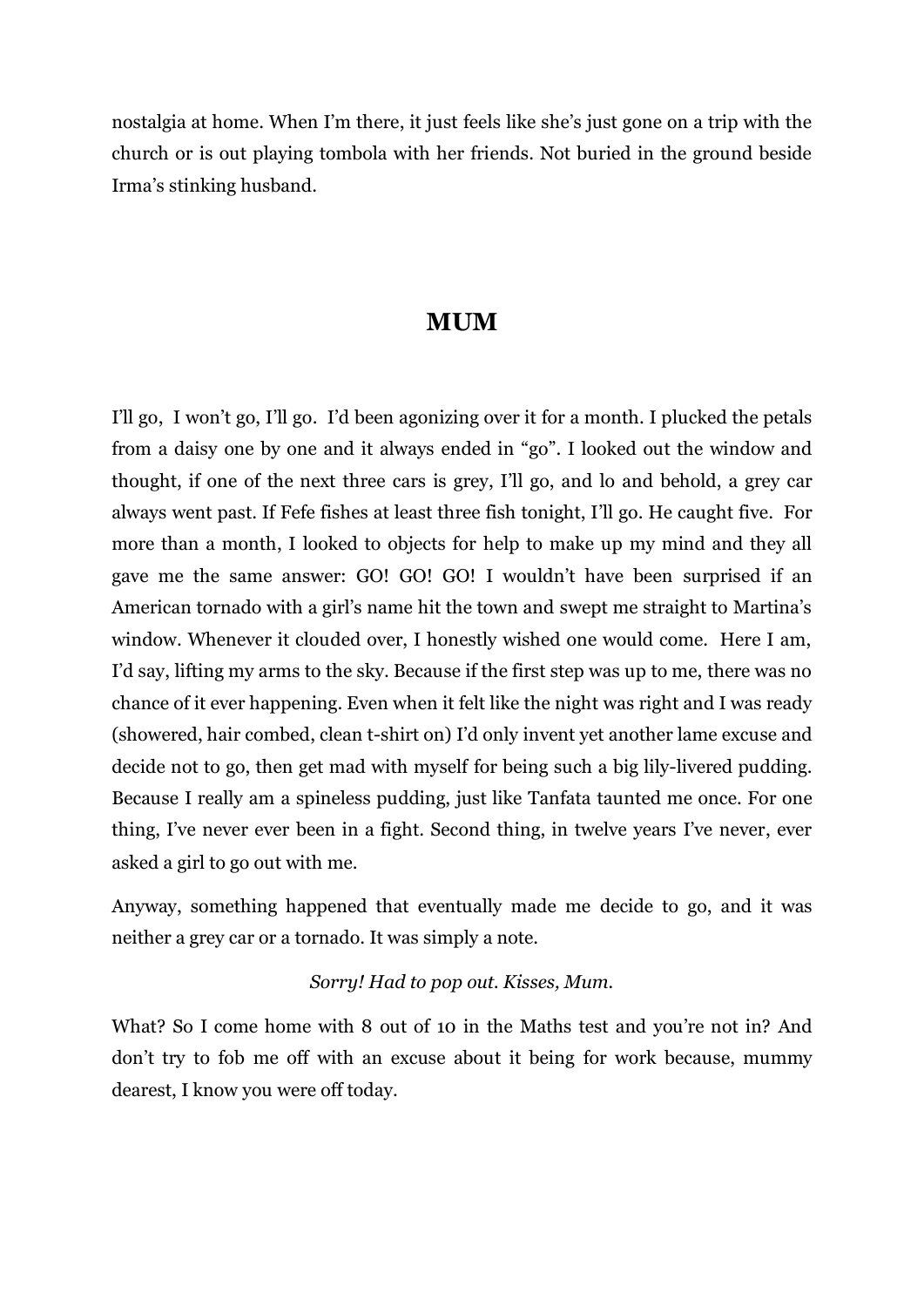I scrunched up my test and threw it at the wall. What diabolic luck! The only person who ever cared about me is in the cemetery, everyone else either ignores me or treats me like an invalid.

You take the seat, you've got a wonky leg, Martina had said on the bus.

He's ruined my life, Mum said on the phone.

He can't come to me, Dad told Lucio.

Other parents who separate are at each other's throats for custody of the children: simpering Sara-with-an-h (who's so prissy she blows her nose once on a paper hankie then chucks it away) triggered a world war with lawyers to boot! Mine are the only ones who fight over *not* having to take me…

I pulled off a chunk of bread and went into the bathroom. I sat on the toilet and took off my glasses to have a proper cry. I don't simper, I thought, and when I take studying seriously, I can get EIGHT. EIGHT OUT OF TEN! So what's wrong with me? It can't just be looks? Mike Cardella doesn't wear glasses and he doesn't limp like me but he is so much uglier. He has a nose like a pizza slice and skin that's all saggy and see-through like a jelly fish's. Worse still, he's got this weird brown gunk in his ears which looks like wax but isn't. Wax is yellowish. And it can't be poo, unless he sticks it in there on purpose, because there's no way poo can just randomly end up in your ears. Sooner or later I'm going to have to extract a sample and send it to a lab to be analysed. So, Mike is disgusting and horrible yet his parents drive him here and there, smiling from cheek to cheek, in their SUV. What on earth do they have to smile about with a son like that?

I went back into the kitchen, picked up Mum's note and tossed it in the bin. The only thing that could stop me feeling so angry would be to see Martina in the shower. I just had to get through the next seven hours without coming up with a ridiculous excuse not to go. If you don't do it tonight, I told myself in the mirror, your leg WILL NEVER HEAL. It was a sort of self-inflicted curse, you could say, to force myself into action. The anxiety hit within seconds, so I picked up one of Mum's magazines to calm myself down.

#### **MAKE UP: TEN TOP TIPS**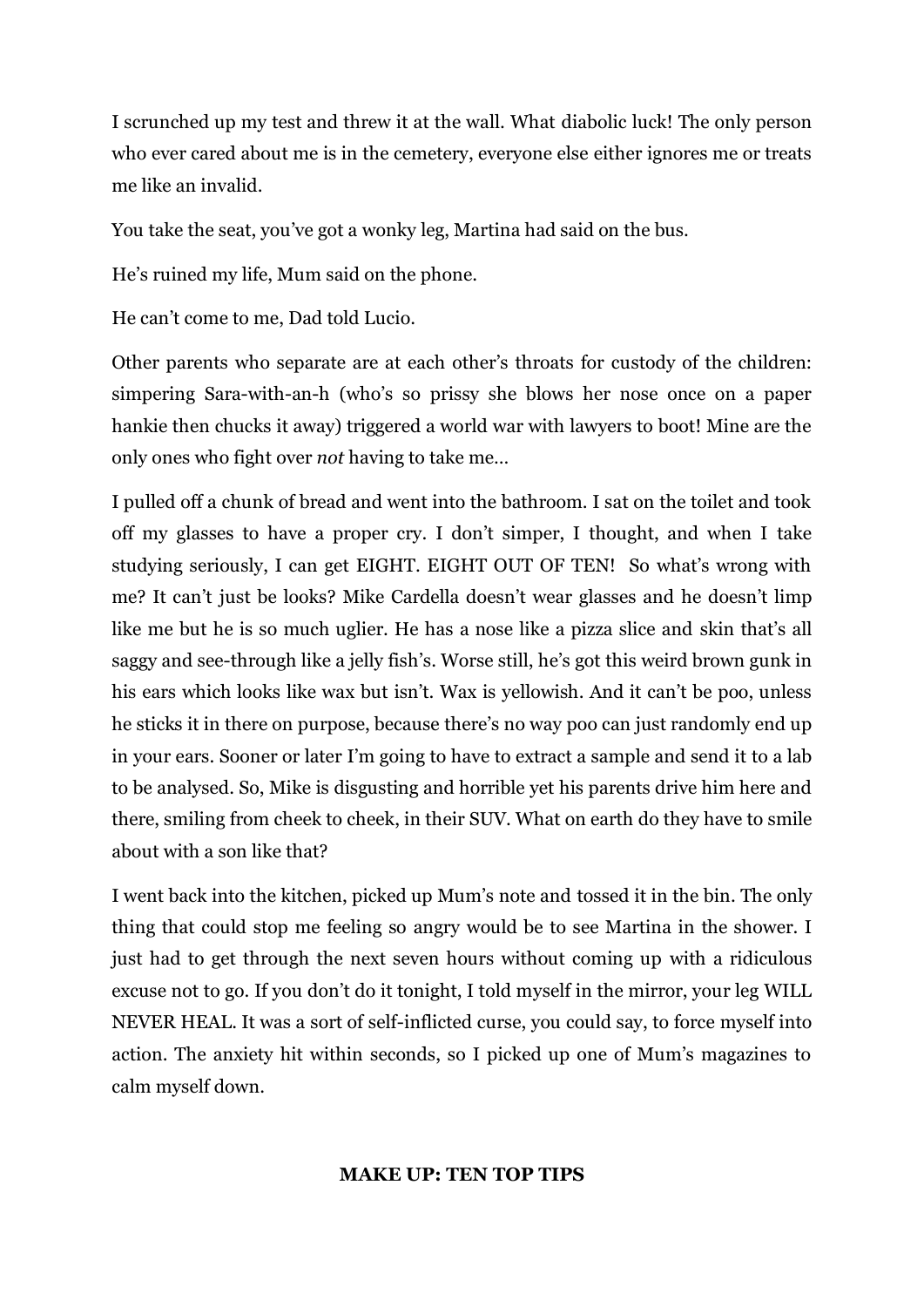#### **FOR TOP-TEN MAKE-UP**

# **SANDALS IN THE SUN: WHAT THE STARS ARE WEARING ON HOLIDAY**

I like these magazines, they're full of girls in swimsuits with games and crosswords, too. I realized I was hungry so I fished the note back out of the bin, corrected it and left it on the table.

*Sorry! Had to pop out. Kisses, Mum. Ernesto*

I rummaged through her bags looking for coins. I came across a photo of her dancing in a nightclub, smiling between two dudes in vests who were nuzzling her neck. So it's true what they say at school! My mum goes with men in nightclubs! I sat on the sofa for ten minutes, eyes shut, holding the wretched picture in my hands. In the silence, I could hear Salvo and Tanfata laughing, any doubts I'd had turning to painful truths that were impossible to swallow. I ripped up the photo and threw the bits angrily into Pelliccia's garden, then headed out to the coffee bar to buy myself a sandwich. On my way out, I bumped into Salvo with a football under his arm. He smiled an evil smile and asked if I wanted to be referee.

"What? A four-eyed referee? As if!" Tanfata said. "He's as blind as a bat!"

"Get your mums to be referee, why don't you," I thought and left them there, laughing over their ice-creams like a pair of idiots. I went past the white and brown stretch of old people sitting on benches and headed down the road to the fields with Lucio. The air was still and hot, the sun was hidden by a grey mist and looked like it'd been drawn with a compass.

"Take it easy, the road's full of potholes," Lucio said when I started pushing him.

"It'll be summer in a month," I said, scrabbling for something to say that had nothing to do with the potholes or Tanfata.

"Do you know what?" Lucio said. "You shouldn't let people treat you like that!"